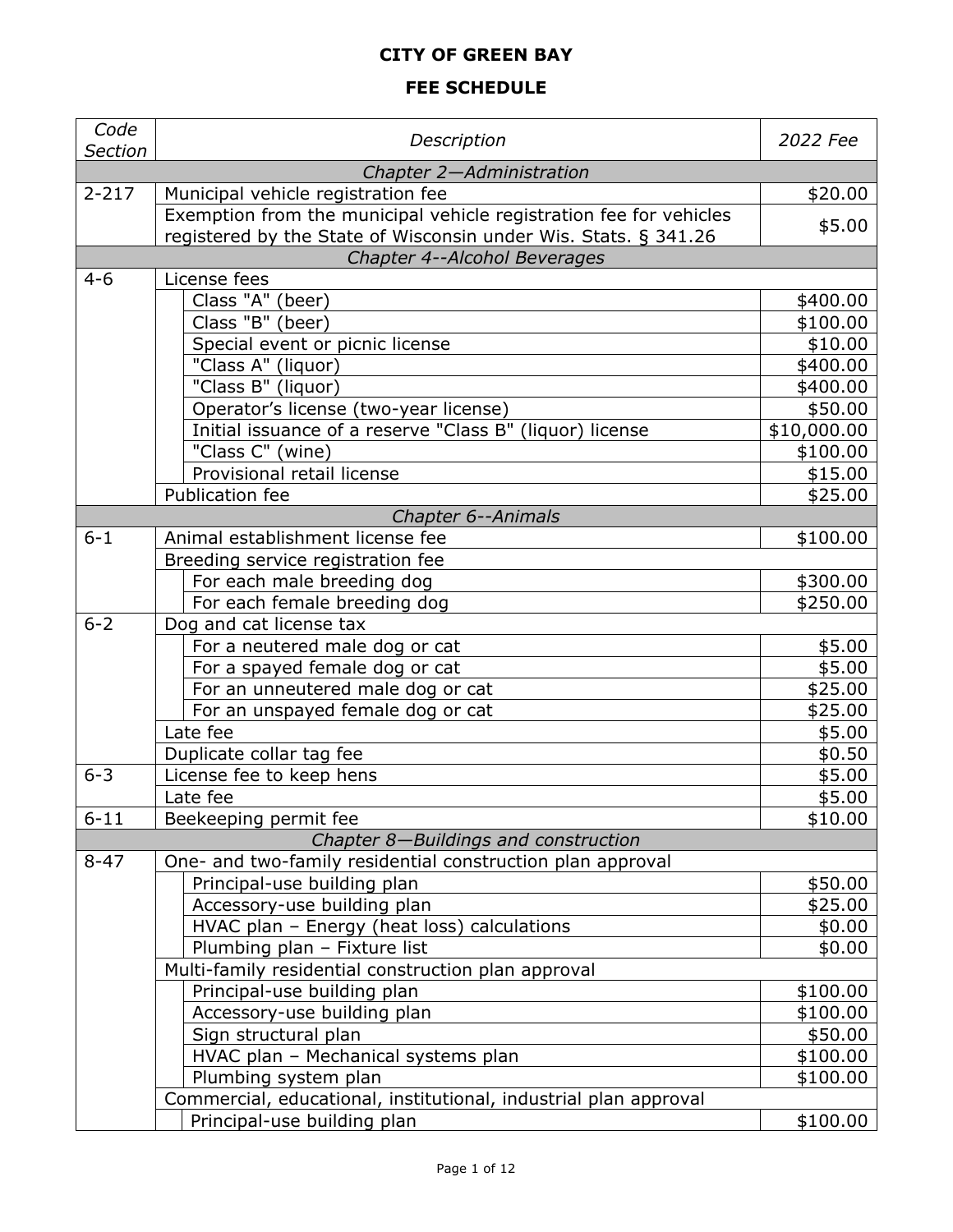| $8 - 47$ |                                               | Accessory-use building plan                                             | \$100.00 |  |
|----------|-----------------------------------------------|-------------------------------------------------------------------------|----------|--|
|          | Sign structural plan                          |                                                                         | \$50.00  |  |
|          |                                               | HVAC plan - Mechanical systems plan                                     | \$100.00 |  |
|          | Plumbing system plan                          |                                                                         | \$100.00 |  |
|          |                                               | One- and two-family residential construction permits                    |          |  |
|          |                                               | Principal or accessory building permits                                 |          |  |
|          |                                               | New construction (per sq. foot)                                         | \$0.095  |  |
|          | Windows/doors                                 |                                                                         | \$50.00  |  |
|          | Move building                                 |                                                                         | \$50.00  |  |
|          |                                               | Raze/demolish building                                                  | \$50.00  |  |
|          | Accessory structure building permits          |                                                                         |          |  |
|          |                                               | Curb cut, culvert, driveway                                             | \$50.00  |  |
|          |                                               | Landscape structures                                                    | \$50.00  |  |
|          | Fencing                                       |                                                                         | \$50.00  |  |
|          |                                               | Hot tub, swimming pool                                                  | \$50.00  |  |
|          | Pond                                          |                                                                         | \$50.00  |  |
|          | Satellite receiver                            |                                                                         | \$50.00  |  |
|          | Tower structure                               |                                                                         | \$50.00  |  |
|          |                                               | Subdivision or neighborhood identification signage                      |          |  |
|          | Base fee                                      |                                                                         | \$30.00  |  |
|          |                                               | Additional fee per square foot                                          | \$0.30   |  |
|          | Multi-family residential construction permits |                                                                         |          |  |
|          |                                               | Principal or accessory building permits                                 |          |  |
|          |                                               | General construction; new building (per sq. ft)                         | \$0.105  |  |
|          |                                               | Roofing replacement                                                     | \$70.00  |  |
|          |                                               | Built-up or membrane (per sq. ft.)                                      | \$0.01   |  |
|          | Siding                                        |                                                                         | \$70.00  |  |
|          |                                               | Brick veneer (per sq. ft.)                                              | \$0.01   |  |
|          | Move building                                 |                                                                         | \$50.00  |  |
|          | Base fee                                      |                                                                         | \$70.00  |  |
|          |                                               | Foundation area fee (per sq. ft.)                                       | \$0.105  |  |
|          |                                               | Raze/demolish building                                                  | \$70.00  |  |
|          | Accessory structures                          |                                                                         |          |  |
|          |                                               | Curb cut, culvert, driveway                                             | \$70.00  |  |
|          |                                               | Landscape structures                                                    | \$70.00  |  |
|          | Fencing                                       |                                                                         | \$70.00  |  |
|          |                                               | Hot tub, swimming pool                                                  | \$70.00  |  |
|          | Pond                                          |                                                                         | \$70.00  |  |
|          | Satellite receiver                            |                                                                         | \$70.00  |  |
|          | Tower structure                               |                                                                         | \$70.00  |  |
|          |                                               | Subdivision or neighborhood identification signage                      |          |  |
|          | Base fee                                      |                                                                         | \$30.00  |  |
|          |                                               | Additional fee per square foot                                          | \$0.30   |  |
|          |                                               | Commercial, educational, institutional, industrial use building permits |          |  |
|          |                                               | Principal or accessory building permits                                 |          |  |
|          |                                               | General construction building group 1:                                  |          |  |
|          |                                               | New building, etc. (per sq. ft)                                         | \$0.065  |  |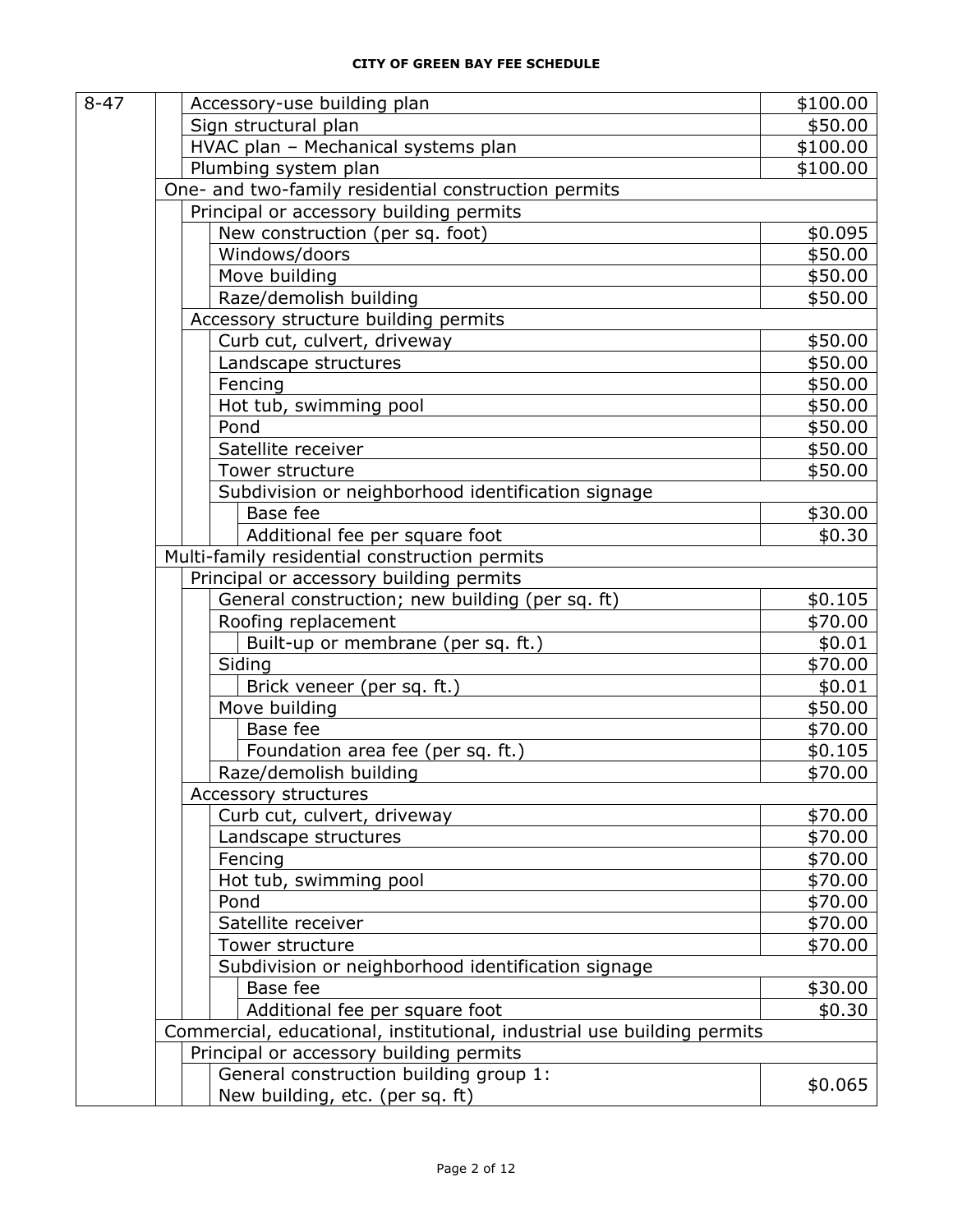| $8 - 47$  | General construction building group 2:                                  |         |
|-----------|-------------------------------------------------------------------------|---------|
|           | New building, etc. (per sq. ft)                                         | \$0.135 |
|           | Roofing replacement: building group 1 & 2                               | \$70.00 |
|           | Built-up or membrane (per sq. ft.)                                      | \$0.01  |
|           | Siding                                                                  | \$70.00 |
|           | Brick veneer (per sq. ft.)                                              | \$0.01  |
|           | Move building: building group 1 & 2                                     |         |
|           | Base fee                                                                | \$70.00 |
|           | Foundation area fee (per sq. ft.)                                       | \$0.105 |
|           | Raze/demolish building                                                  | \$70.00 |
|           | Accessory structures                                                    |         |
|           | Curb cut, culvert, driveway                                             | \$70.00 |
|           | Landscape structures                                                    | \$70.00 |
|           | Fencing                                                                 | \$70.00 |
|           | Hot tub, swimming pool                                                  | \$70.00 |
|           | Pond                                                                    | \$70.00 |
|           | Satellite receiver                                                      | \$70.00 |
|           | Tower structure                                                         | \$70.00 |
|           | Subdivision or neighborhood identification signage                      |         |
|           | Base fee                                                                | \$30.00 |
|           | Additional fee per square foot                                          | \$0.30  |
|           | Temporary or mobile sign                                                | \$30.00 |
| $8 - 360$ | One- and two-family residential plumbing permit fees                    |         |
|           | Minimum fee - \$50<br>General plumbing (per fixture)                    | \$7.00  |
|           | Water service connection permit                                         | \$30.00 |
|           | Sanitary sewer connection                                               | \$30.00 |
|           | Storm sewer connection (each)                                           | \$30.00 |
|           | Fire suppression system (per head)                                      | \$2.50  |
|           | Lawn sprinkler system-reduced pressure valve                            | \$50.00 |
|           | Water heater replacement                                                | \$30.00 |
|           | Palmer valve                                                            | \$50.00 |
|           | Back water valve                                                        | \$30.00 |
|           | Multi-family residential plumbing permit fees                           |         |
|           | Minimum fee - \$70<br>General plumbing (per fixture)                    | \$7.00  |
|           | Water service connection permit                                         | \$30.00 |
|           | Sanitary sewer connection                                               | \$30.00 |
|           | Storm sewer connection (each)                                           | \$30.00 |
|           | Fire suppression system (per head)                                      | \$2.50  |
|           | Lawn sprinkler system-reduced pressure valve                            | \$70.00 |
|           | Water heater replacement                                                | \$70.00 |
|           | Commercial, educational, institutional, industrial use plumbing permits |         |
|           | Minimum fee - \$70<br>General plumbing (per fixture)                    | \$8.00  |
|           | Water service connection permit                                         | \$30.00 |
|           | Sanitary sewer connection                                               | \$30.00 |
|           | Storm sewer connection (each)                                           | \$30.00 |
|           | Fire suppression system (per head)                                      | \$2.50  |
|           | Lawn sprinkler system-reduced pressure valve                            | \$70.00 |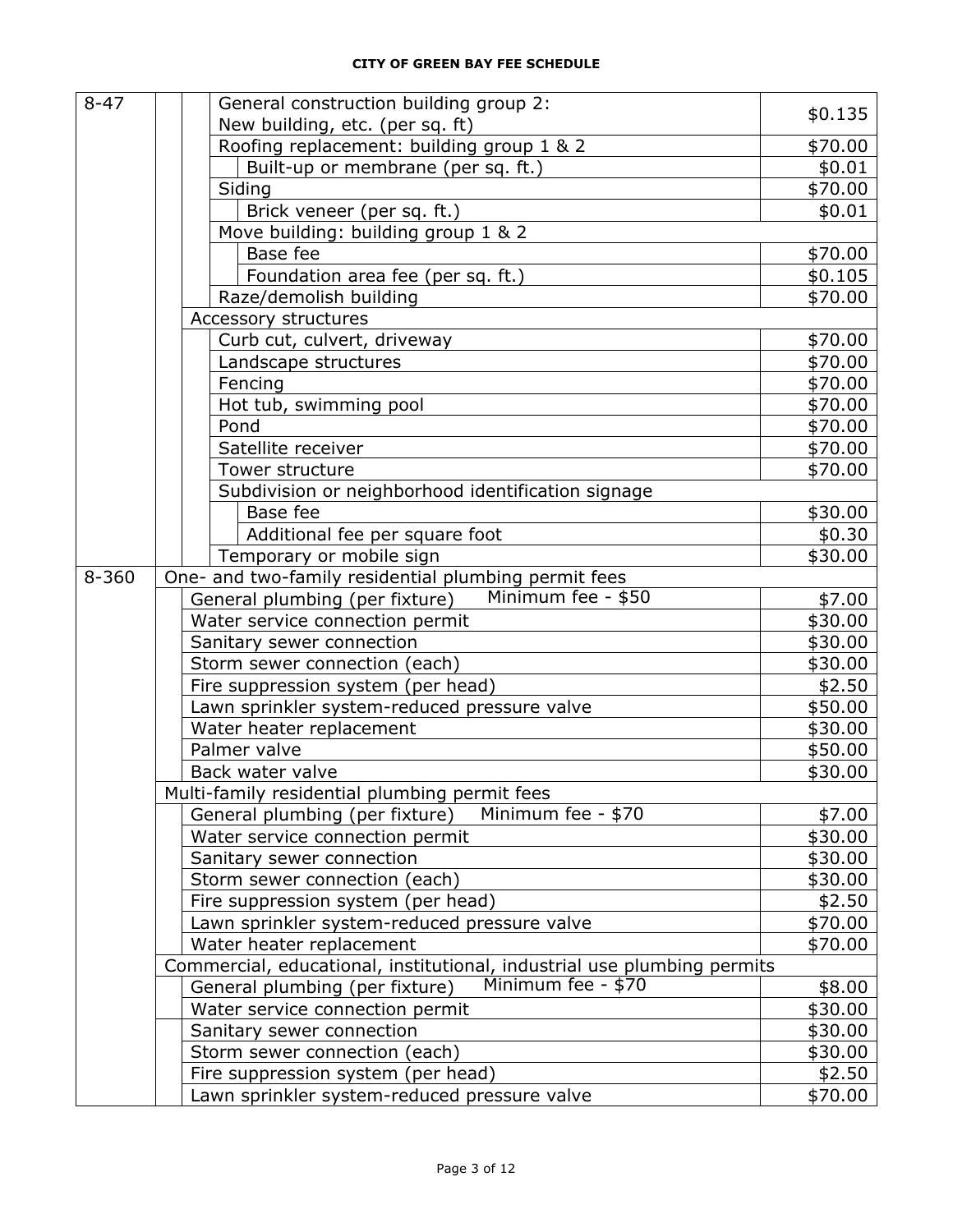| $8 - 360$ | Water heater replacement                                                                                                       | \$70.00  |  |
|-----------|--------------------------------------------------------------------------------------------------------------------------------|----------|--|
|           | Sewer cap                                                                                                                      | \$70.00  |  |
| $8 - 369$ | Private well operation permit fee                                                                                              | \$100.00 |  |
| $8 - 449$ | Re-inspections of electrical wiring                                                                                            | \$50.00  |  |
| $8 - 451$ | One- and two-family residential electrical permits                                                                             |          |  |
|           | Minimum fee \$50<br>General electrical system (per sq. foot)                                                                   | \$0.045  |  |
|           | <b>Electrical service</b>                                                                                                      | \$50.00  |  |
|           | Air conditioning addition                                                                                                      | \$50.00  |  |
|           | Multi-family residential electrical permits                                                                                    |          |  |
|           | Minimum fee \$70<br>General electrical system (per sq. foot)                                                                   | \$0.055  |  |
|           | Electrical service - initial                                                                                                   | \$70.00  |  |
|           | Electrical service - each additional                                                                                           | \$30.00  |  |
|           | Air conditioning addition                                                                                                      | \$70.00  |  |
|           | Commercial, educational, institutional, industrial electrical permits                                                          |          |  |
|           | Min. fee \$70<br>General electric - building group 1 (per sq. foot)                                                            | \$0.045  |  |
|           | Min. fee \$70<br>General electric - building group 2 (per sq. foot)                                                            | \$0.085  |  |
|           | Project cost \$0-\$10,000                                                                                                      | \$70.00  |  |
|           | Project cost \$10,001-\$50,000                                                                                                 | \$140.00 |  |
|           | Project cost \$50,001-\$100,000                                                                                                | \$210.00 |  |
|           | Project cost \$100,001-\$200,000                                                                                               | \$300.00 |  |
|           | Project cost \$200,001-\$300,000                                                                                               | \$400.00 |  |
|           | Project cost greater than \$300,000                                                                                            | \$500.00 |  |
|           | Additional fee per \$100,000 above \$300,000                                                                                   | \$100.00 |  |
|           | Internally or externally illuminated sign                                                                                      | \$70.00  |  |
| $8 - 629$ | Roominghouse/shelter facility permit fee                                                                                       | \$30.00  |  |
|           | Additional fee per dwelling unit or rooming unit                                                                               | \$10.00  |  |
| $8 - 671$ | Penalty fee for renewal mobile home park license applications                                                                  | \$25.00  |  |
|           | postmarked after June 30                                                                                                       |          |  |
| $8 - 478$ | One- and two-family residential mechanical (HVAC) permits                                                                      |          |  |
|           | Min. fee \$50<br>General HVAC system (per sq. foot)                                                                            | \$0.045  |  |
|           | Heating unit replacement                                                                                                       | \$50.00  |  |
|           | Air conditioning addition (per unit)                                                                                           | \$50.00  |  |
|           | Multi-family residential mechanical (HVAC) permits                                                                             |          |  |
|           | Min. fee \$70<br>General HVAC system (per sq. foot)                                                                            | \$0.055  |  |
|           | Heating unit replacement                                                                                                       | \$70.00  |  |
|           | Air conditioning addition/replacement (per unit)                                                                               | \$70.00  |  |
|           | Commercial, educational, institutional, industrial use mechanical (HVAC)                                                       | permits  |  |
|           | General HVAC: ductless unit-heater systems only (per sq. foot)<br>General HVAC: ducted or hydronic (per sq. foot) Min fee \$70 | \$0.045  |  |
|           | General HVAC: ducted or hydronic (per sq. foot)                                                                                | \$0.085  |  |
|           | Heating unit replacement                                                                                                       | \$70.00  |  |
|           | Air conditioning addition/replacement (per unit)                                                                               | \$70.00  |  |
|           | Chapter 10-Businesses                                                                                                          |          |  |
| $10 - 19$ | License fees for the sale of each of the following or the conduct of the business                                              |          |  |
|           | or activity                                                                                                                    |          |  |
|           | Ambulances                                                                                                                     |          |  |
|           | Per vehicle for first vehicle licensed by any person                                                                           | \$50.00  |  |
|           | Per additional vehicle                                                                                                         | \$25.00  |  |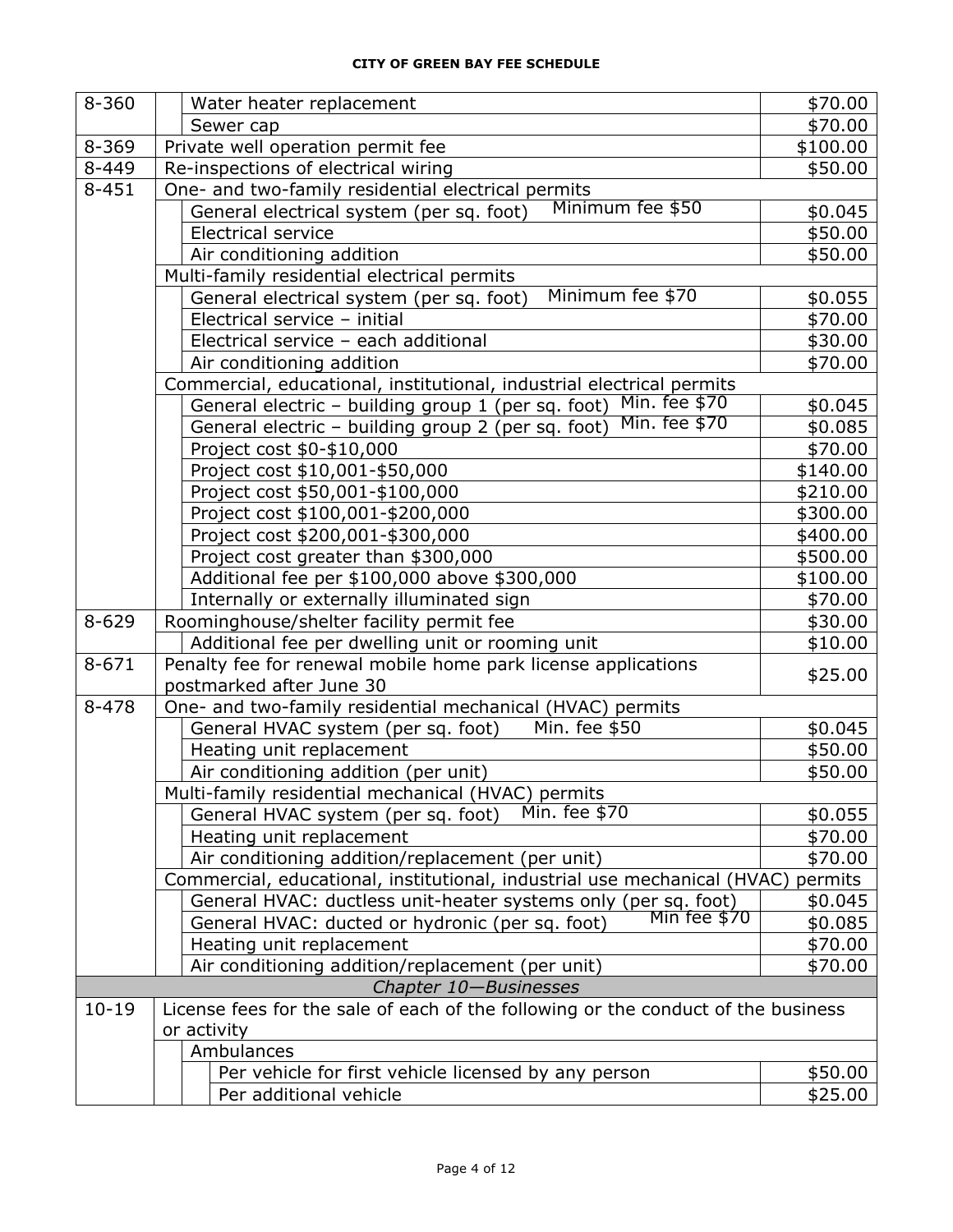| \$5.00<br>Billiard and pool tables, gamerooms, per table or gameroom<br>Canvasser, solicitor, peddler and transient merchants, and direct<br>\$5.00<br>seller's investigation fee<br>Cigarettes<br>\$100.00<br>Junk and secondhand dealers<br>For maintaining a building, warehouse, or yard<br>\$50.00<br>For each hand-drawn vehicle used for junk dealing<br>\$1.00<br>For each vehicle other than hand drawn<br>\$3.00<br>Secondhand article dealer permit<br>\$27.50<br>Secondhand jewelry dealer permit<br>\$30.00<br>Secondhand article dealer: mall/flea market permit<br>\$165.00<br>Parades<br>\$0.00<br>Pawn brokers<br>\$210.00<br>Residential building contractors<br>Initial<br>\$25.00<br>Renewal<br>\$10.00<br>\$0.00<br>Temporary permit<br>Taxicab business licenses<br>For an organization which is exempt from federal income tax<br>\$0.00<br>under IRC $\S$ 501(c)(3)<br>For a nonprofit corporation under Wis. Stats. Ch. 181<br>\$0.00<br>For any other person<br>For each taxicab with a capacity of seven or fewer<br>\$25.00<br>passengers, not including the driver<br>For each taxicab with a capacity of eight to 15<br>\$50.00<br>passengers, not including the driver<br>Taxicab operator's licenses<br>For an operator employed by an organization which is<br>\$0.00<br>exempt from federal income tax under IRC $\S$ 501(c)(3)<br>For an operator employed by a nonprofit corporation under<br>\$0.00<br>Wis. Stats. Ch. 181<br>\$50.00<br>For any other person<br>$10 - 90$<br>\$100.00<br>Auto salvage storage permit fee<br>10-92<br>Newspaper vending machine permit fee<br>\$50.00<br>10-93<br>Parklet permit fee<br>\$200.00<br>$10 - 140$<br>Temporary facility license fee<br>\$25.00<br>$10 - 142$<br>Facility license fee<br>If the premises is not also licensed under Ch. 4, GBMC<br>\$75.00<br>If the premises is also licensed under Ch. 4, GBMC<br>\$25.00<br>$10 - 143$<br>Facility operator's license fee<br>\$10.00<br>10-203<br>Sexually-oriented adult entertainment establishment license fee<br>\$750.00<br>10-205<br>Sexually-oriented adult entertainment establishment license<br>\$250.00<br>renewal fee<br>Sexually-oriented adult entertainment establishment employee<br>10-210<br>\$30.00<br>registration fee<br>10-238<br>Escort service application fee<br>\$500.00<br>Escort service license fee<br>\$500.00 | $10 - 19$  | Auto salvage | \$100.00 |
|----------------------------------------------------------------------------------------------------------------------------------------------------------------------------------------------------------------------------------------------------------------------------------------------------------------------------------------------------------------------------------------------------------------------------------------------------------------------------------------------------------------------------------------------------------------------------------------------------------------------------------------------------------------------------------------------------------------------------------------------------------------------------------------------------------------------------------------------------------------------------------------------------------------------------------------------------------------------------------------------------------------------------------------------------------------------------------------------------------------------------------------------------------------------------------------------------------------------------------------------------------------------------------------------------------------------------------------------------------------------------------------------------------------------------------------------------------------------------------------------------------------------------------------------------------------------------------------------------------------------------------------------------------------------------------------------------------------------------------------------------------------------------------------------------------------------------------------------------------------------------------------------------------------------------------------------------------------------------------------------------------------------------------------------------------------------------------------------------------------------------------------------------------------------------------------------------------------------------------------------------------------------------------------------------------------------------------------------------------------------------------|------------|--------------|----------|
|                                                                                                                                                                                                                                                                                                                                                                                                                                                                                                                                                                                                                                                                                                                                                                                                                                                                                                                                                                                                                                                                                                                                                                                                                                                                                                                                                                                                                                                                                                                                                                                                                                                                                                                                                                                                                                                                                                                                                                                                                                                                                                                                                                                                                                                                                                                                                                                  |            |              |          |
|                                                                                                                                                                                                                                                                                                                                                                                                                                                                                                                                                                                                                                                                                                                                                                                                                                                                                                                                                                                                                                                                                                                                                                                                                                                                                                                                                                                                                                                                                                                                                                                                                                                                                                                                                                                                                                                                                                                                                                                                                                                                                                                                                                                                                                                                                                                                                                                  |            |              |          |
|                                                                                                                                                                                                                                                                                                                                                                                                                                                                                                                                                                                                                                                                                                                                                                                                                                                                                                                                                                                                                                                                                                                                                                                                                                                                                                                                                                                                                                                                                                                                                                                                                                                                                                                                                                                                                                                                                                                                                                                                                                                                                                                                                                                                                                                                                                                                                                                  |            |              |          |
|                                                                                                                                                                                                                                                                                                                                                                                                                                                                                                                                                                                                                                                                                                                                                                                                                                                                                                                                                                                                                                                                                                                                                                                                                                                                                                                                                                                                                                                                                                                                                                                                                                                                                                                                                                                                                                                                                                                                                                                                                                                                                                                                                                                                                                                                                                                                                                                  |            |              |          |
|                                                                                                                                                                                                                                                                                                                                                                                                                                                                                                                                                                                                                                                                                                                                                                                                                                                                                                                                                                                                                                                                                                                                                                                                                                                                                                                                                                                                                                                                                                                                                                                                                                                                                                                                                                                                                                                                                                                                                                                                                                                                                                                                                                                                                                                                                                                                                                                  |            |              |          |
|                                                                                                                                                                                                                                                                                                                                                                                                                                                                                                                                                                                                                                                                                                                                                                                                                                                                                                                                                                                                                                                                                                                                                                                                                                                                                                                                                                                                                                                                                                                                                                                                                                                                                                                                                                                                                                                                                                                                                                                                                                                                                                                                                                                                                                                                                                                                                                                  |            |              |          |
|                                                                                                                                                                                                                                                                                                                                                                                                                                                                                                                                                                                                                                                                                                                                                                                                                                                                                                                                                                                                                                                                                                                                                                                                                                                                                                                                                                                                                                                                                                                                                                                                                                                                                                                                                                                                                                                                                                                                                                                                                                                                                                                                                                                                                                                                                                                                                                                  |            |              |          |
|                                                                                                                                                                                                                                                                                                                                                                                                                                                                                                                                                                                                                                                                                                                                                                                                                                                                                                                                                                                                                                                                                                                                                                                                                                                                                                                                                                                                                                                                                                                                                                                                                                                                                                                                                                                                                                                                                                                                                                                                                                                                                                                                                                                                                                                                                                                                                                                  |            |              |          |
|                                                                                                                                                                                                                                                                                                                                                                                                                                                                                                                                                                                                                                                                                                                                                                                                                                                                                                                                                                                                                                                                                                                                                                                                                                                                                                                                                                                                                                                                                                                                                                                                                                                                                                                                                                                                                                                                                                                                                                                                                                                                                                                                                                                                                                                                                                                                                                                  |            |              |          |
|                                                                                                                                                                                                                                                                                                                                                                                                                                                                                                                                                                                                                                                                                                                                                                                                                                                                                                                                                                                                                                                                                                                                                                                                                                                                                                                                                                                                                                                                                                                                                                                                                                                                                                                                                                                                                                                                                                                                                                                                                                                                                                                                                                                                                                                                                                                                                                                  |            |              |          |
|                                                                                                                                                                                                                                                                                                                                                                                                                                                                                                                                                                                                                                                                                                                                                                                                                                                                                                                                                                                                                                                                                                                                                                                                                                                                                                                                                                                                                                                                                                                                                                                                                                                                                                                                                                                                                                                                                                                                                                                                                                                                                                                                                                                                                                                                                                                                                                                  |            |              |          |
|                                                                                                                                                                                                                                                                                                                                                                                                                                                                                                                                                                                                                                                                                                                                                                                                                                                                                                                                                                                                                                                                                                                                                                                                                                                                                                                                                                                                                                                                                                                                                                                                                                                                                                                                                                                                                                                                                                                                                                                                                                                                                                                                                                                                                                                                                                                                                                                  |            |              |          |
|                                                                                                                                                                                                                                                                                                                                                                                                                                                                                                                                                                                                                                                                                                                                                                                                                                                                                                                                                                                                                                                                                                                                                                                                                                                                                                                                                                                                                                                                                                                                                                                                                                                                                                                                                                                                                                                                                                                                                                                                                                                                                                                                                                                                                                                                                                                                                                                  |            |              |          |
|                                                                                                                                                                                                                                                                                                                                                                                                                                                                                                                                                                                                                                                                                                                                                                                                                                                                                                                                                                                                                                                                                                                                                                                                                                                                                                                                                                                                                                                                                                                                                                                                                                                                                                                                                                                                                                                                                                                                                                                                                                                                                                                                                                                                                                                                                                                                                                                  |            |              |          |
|                                                                                                                                                                                                                                                                                                                                                                                                                                                                                                                                                                                                                                                                                                                                                                                                                                                                                                                                                                                                                                                                                                                                                                                                                                                                                                                                                                                                                                                                                                                                                                                                                                                                                                                                                                                                                                                                                                                                                                                                                                                                                                                                                                                                                                                                                                                                                                                  |            |              |          |
|                                                                                                                                                                                                                                                                                                                                                                                                                                                                                                                                                                                                                                                                                                                                                                                                                                                                                                                                                                                                                                                                                                                                                                                                                                                                                                                                                                                                                                                                                                                                                                                                                                                                                                                                                                                                                                                                                                                                                                                                                                                                                                                                                                                                                                                                                                                                                                                  |            |              |          |
|                                                                                                                                                                                                                                                                                                                                                                                                                                                                                                                                                                                                                                                                                                                                                                                                                                                                                                                                                                                                                                                                                                                                                                                                                                                                                                                                                                                                                                                                                                                                                                                                                                                                                                                                                                                                                                                                                                                                                                                                                                                                                                                                                                                                                                                                                                                                                                                  |            |              |          |
|                                                                                                                                                                                                                                                                                                                                                                                                                                                                                                                                                                                                                                                                                                                                                                                                                                                                                                                                                                                                                                                                                                                                                                                                                                                                                                                                                                                                                                                                                                                                                                                                                                                                                                                                                                                                                                                                                                                                                                                                                                                                                                                                                                                                                                                                                                                                                                                  |            |              |          |
|                                                                                                                                                                                                                                                                                                                                                                                                                                                                                                                                                                                                                                                                                                                                                                                                                                                                                                                                                                                                                                                                                                                                                                                                                                                                                                                                                                                                                                                                                                                                                                                                                                                                                                                                                                                                                                                                                                                                                                                                                                                                                                                                                                                                                                                                                                                                                                                  |            |              |          |
|                                                                                                                                                                                                                                                                                                                                                                                                                                                                                                                                                                                                                                                                                                                                                                                                                                                                                                                                                                                                                                                                                                                                                                                                                                                                                                                                                                                                                                                                                                                                                                                                                                                                                                                                                                                                                                                                                                                                                                                                                                                                                                                                                                                                                                                                                                                                                                                  |            |              |          |
|                                                                                                                                                                                                                                                                                                                                                                                                                                                                                                                                                                                                                                                                                                                                                                                                                                                                                                                                                                                                                                                                                                                                                                                                                                                                                                                                                                                                                                                                                                                                                                                                                                                                                                                                                                                                                                                                                                                                                                                                                                                                                                                                                                                                                                                                                                                                                                                  |            |              |          |
|                                                                                                                                                                                                                                                                                                                                                                                                                                                                                                                                                                                                                                                                                                                                                                                                                                                                                                                                                                                                                                                                                                                                                                                                                                                                                                                                                                                                                                                                                                                                                                                                                                                                                                                                                                                                                                                                                                                                                                                                                                                                                                                                                                                                                                                                                                                                                                                  |            |              |          |
|                                                                                                                                                                                                                                                                                                                                                                                                                                                                                                                                                                                                                                                                                                                                                                                                                                                                                                                                                                                                                                                                                                                                                                                                                                                                                                                                                                                                                                                                                                                                                                                                                                                                                                                                                                                                                                                                                                                                                                                                                                                                                                                                                                                                                                                                                                                                                                                  |            |              |          |
|                                                                                                                                                                                                                                                                                                                                                                                                                                                                                                                                                                                                                                                                                                                                                                                                                                                                                                                                                                                                                                                                                                                                                                                                                                                                                                                                                                                                                                                                                                                                                                                                                                                                                                                                                                                                                                                                                                                                                                                                                                                                                                                                                                                                                                                                                                                                                                                  |            |              |          |
|                                                                                                                                                                                                                                                                                                                                                                                                                                                                                                                                                                                                                                                                                                                                                                                                                                                                                                                                                                                                                                                                                                                                                                                                                                                                                                                                                                                                                                                                                                                                                                                                                                                                                                                                                                                                                                                                                                                                                                                                                                                                                                                                                                                                                                                                                                                                                                                  |            |              |          |
|                                                                                                                                                                                                                                                                                                                                                                                                                                                                                                                                                                                                                                                                                                                                                                                                                                                                                                                                                                                                                                                                                                                                                                                                                                                                                                                                                                                                                                                                                                                                                                                                                                                                                                                                                                                                                                                                                                                                                                                                                                                                                                                                                                                                                                                                                                                                                                                  |            |              |          |
|                                                                                                                                                                                                                                                                                                                                                                                                                                                                                                                                                                                                                                                                                                                                                                                                                                                                                                                                                                                                                                                                                                                                                                                                                                                                                                                                                                                                                                                                                                                                                                                                                                                                                                                                                                                                                                                                                                                                                                                                                                                                                                                                                                                                                                                                                                                                                                                  |            |              |          |
|                                                                                                                                                                                                                                                                                                                                                                                                                                                                                                                                                                                                                                                                                                                                                                                                                                                                                                                                                                                                                                                                                                                                                                                                                                                                                                                                                                                                                                                                                                                                                                                                                                                                                                                                                                                                                                                                                                                                                                                                                                                                                                                                                                                                                                                                                                                                                                                  |            |              |          |
|                                                                                                                                                                                                                                                                                                                                                                                                                                                                                                                                                                                                                                                                                                                                                                                                                                                                                                                                                                                                                                                                                                                                                                                                                                                                                                                                                                                                                                                                                                                                                                                                                                                                                                                                                                                                                                                                                                                                                                                                                                                                                                                                                                                                                                                                                                                                                                                  |            |              |          |
|                                                                                                                                                                                                                                                                                                                                                                                                                                                                                                                                                                                                                                                                                                                                                                                                                                                                                                                                                                                                                                                                                                                                                                                                                                                                                                                                                                                                                                                                                                                                                                                                                                                                                                                                                                                                                                                                                                                                                                                                                                                                                                                                                                                                                                                                                                                                                                                  |            |              |          |
|                                                                                                                                                                                                                                                                                                                                                                                                                                                                                                                                                                                                                                                                                                                                                                                                                                                                                                                                                                                                                                                                                                                                                                                                                                                                                                                                                                                                                                                                                                                                                                                                                                                                                                                                                                                                                                                                                                                                                                                                                                                                                                                                                                                                                                                                                                                                                                                  |            |              |          |
|                                                                                                                                                                                                                                                                                                                                                                                                                                                                                                                                                                                                                                                                                                                                                                                                                                                                                                                                                                                                                                                                                                                                                                                                                                                                                                                                                                                                                                                                                                                                                                                                                                                                                                                                                                                                                                                                                                                                                                                                                                                                                                                                                                                                                                                                                                                                                                                  |            |              |          |
|                                                                                                                                                                                                                                                                                                                                                                                                                                                                                                                                                                                                                                                                                                                                                                                                                                                                                                                                                                                                                                                                                                                                                                                                                                                                                                                                                                                                                                                                                                                                                                                                                                                                                                                                                                                                                                                                                                                                                                                                                                                                                                                                                                                                                                                                                                                                                                                  |            |              |          |
|                                                                                                                                                                                                                                                                                                                                                                                                                                                                                                                                                                                                                                                                                                                                                                                                                                                                                                                                                                                                                                                                                                                                                                                                                                                                                                                                                                                                                                                                                                                                                                                                                                                                                                                                                                                                                                                                                                                                                                                                                                                                                                                                                                                                                                                                                                                                                                                  |            |              |          |
|                                                                                                                                                                                                                                                                                                                                                                                                                                                                                                                                                                                                                                                                                                                                                                                                                                                                                                                                                                                                                                                                                                                                                                                                                                                                                                                                                                                                                                                                                                                                                                                                                                                                                                                                                                                                                                                                                                                                                                                                                                                                                                                                                                                                                                                                                                                                                                                  |            |              |          |
|                                                                                                                                                                                                                                                                                                                                                                                                                                                                                                                                                                                                                                                                                                                                                                                                                                                                                                                                                                                                                                                                                                                                                                                                                                                                                                                                                                                                                                                                                                                                                                                                                                                                                                                                                                                                                                                                                                                                                                                                                                                                                                                                                                                                                                                                                                                                                                                  |            |              |          |
|                                                                                                                                                                                                                                                                                                                                                                                                                                                                                                                                                                                                                                                                                                                                                                                                                                                                                                                                                                                                                                                                                                                                                                                                                                                                                                                                                                                                                                                                                                                                                                                                                                                                                                                                                                                                                                                                                                                                                                                                                                                                                                                                                                                                                                                                                                                                                                                  |            |              |          |
|                                                                                                                                                                                                                                                                                                                                                                                                                                                                                                                                                                                                                                                                                                                                                                                                                                                                                                                                                                                                                                                                                                                                                                                                                                                                                                                                                                                                                                                                                                                                                                                                                                                                                                                                                                                                                                                                                                                                                                                                                                                                                                                                                                                                                                                                                                                                                                                  |            |              |          |
|                                                                                                                                                                                                                                                                                                                                                                                                                                                                                                                                                                                                                                                                                                                                                                                                                                                                                                                                                                                                                                                                                                                                                                                                                                                                                                                                                                                                                                                                                                                                                                                                                                                                                                                                                                                                                                                                                                                                                                                                                                                                                                                                                                                                                                                                                                                                                                                  |            |              |          |
|                                                                                                                                                                                                                                                                                                                                                                                                                                                                                                                                                                                                                                                                                                                                                                                                                                                                                                                                                                                                                                                                                                                                                                                                                                                                                                                                                                                                                                                                                                                                                                                                                                                                                                                                                                                                                                                                                                                                                                                                                                                                                                                                                                                                                                                                                                                                                                                  |            |              |          |
|                                                                                                                                                                                                                                                                                                                                                                                                                                                                                                                                                                                                                                                                                                                                                                                                                                                                                                                                                                                                                                                                                                                                                                                                                                                                                                                                                                                                                                                                                                                                                                                                                                                                                                                                                                                                                                                                                                                                                                                                                                                                                                                                                                                                                                                                                                                                                                                  |            |              |          |
|                                                                                                                                                                                                                                                                                                                                                                                                                                                                                                                                                                                                                                                                                                                                                                                                                                                                                                                                                                                                                                                                                                                                                                                                                                                                                                                                                                                                                                                                                                                                                                                                                                                                                                                                                                                                                                                                                                                                                                                                                                                                                                                                                                                                                                                                                                                                                                                  |            |              |          |
| Escort service license renewal fee<br>\$500.00                                                                                                                                                                                                                                                                                                                                                                                                                                                                                                                                                                                                                                                                                                                                                                                                                                                                                                                                                                                                                                                                                                                                                                                                                                                                                                                                                                                                                                                                                                                                                                                                                                                                                                                                                                                                                                                                                                                                                                                                                                                                                                                                                                                                                                                                                                                                   | $10 - 240$ |              |          |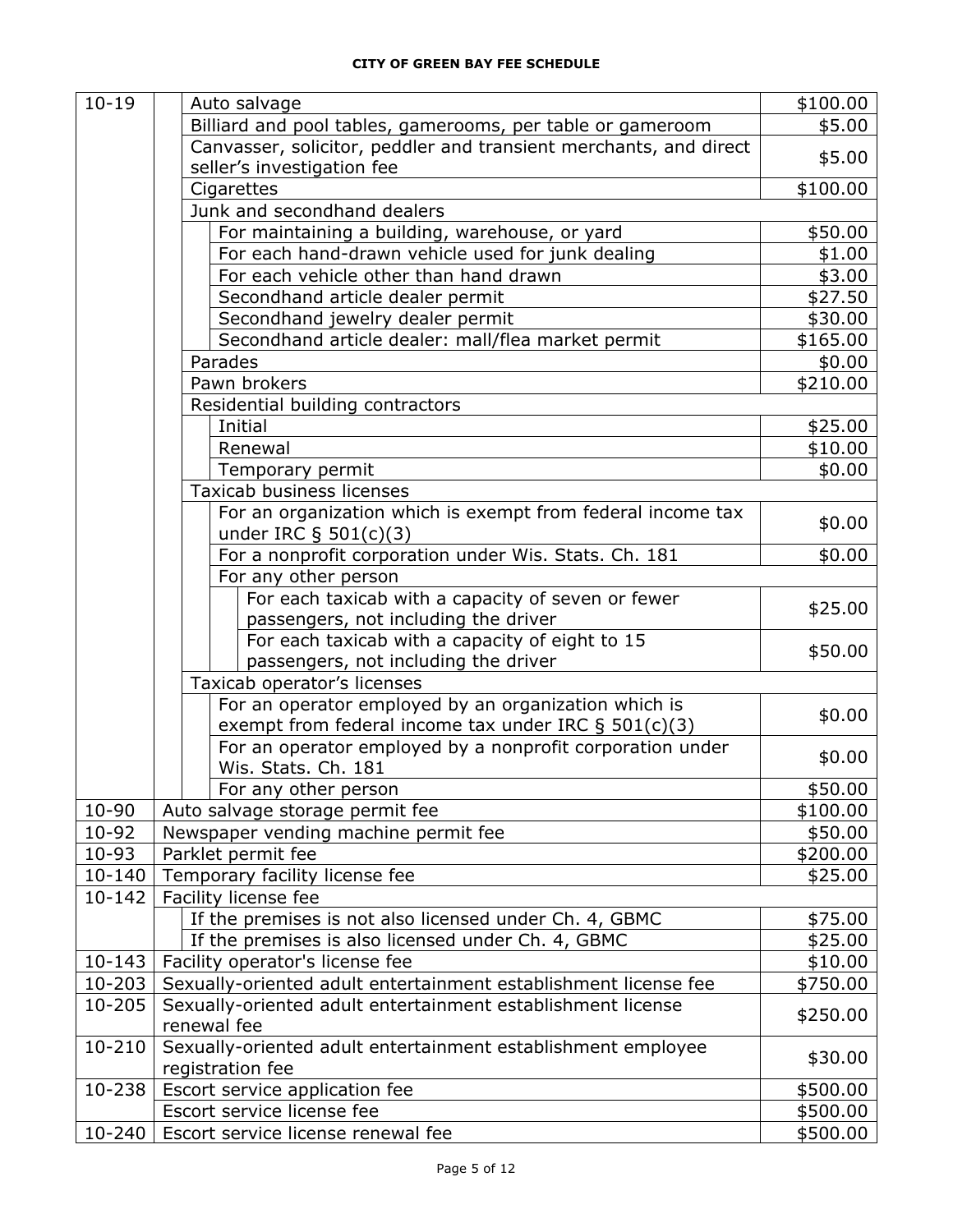| $10 - 243$ | <b>Escort registration fee</b>                | \$25.00  |
|------------|-----------------------------------------------|----------|
| $10 - 274$ | Direct sales permit fee                       |          |
|            | Temporary (30-day)                            | \$100.00 |
|            | Annual                                        | \$350.00 |
|            | Request for additional locations beyond three | \$50.00  |
|            | Request for change of location                | \$10.00  |
|            | Solicitor's permit fee                        |          |
|            | Temporary (30-day)                            | \$25.00  |
|            | Annual                                        | \$100.00 |
| 10-342     | Junk dealer annual fee                        | \$50.00  |
| 10-344     | Junk dealer daily reporting failure fee       | \$10.00  |
| 10-374     | Junk collector annual fee                     | \$3.00   |
| 10-428     | Special event fee - Simple event              |          |
|            | Small non-profit park event fee               |          |
|            | Resident application fee                      | \$25.00  |
|            | Late application fee                          | \$25.00  |
|            | First time event additional fee               | \$50.00  |
|            | Event location change fee                     | \$0.00   |
|            | Event cancellation fee                        | \$10.00  |
|            | Small non-profit block party                  |          |
|            | Resident application fee                      | \$25.00  |
|            | Late application fee                          | \$25.00  |
|            | First time event additional fee               | \$50.00  |
|            | Event location change fee                     | \$0.00   |
|            | Event cancellation fee                        | \$10.00  |
|            | Special event fee - Small events              |          |
|            | <b>Athletic Event</b>                         |          |
|            | Resident application fee                      | \$100.00 |
|            | Non-resident application fee                  | \$150.00 |
|            | Late application fee                          | \$50.00  |
|            | First time event additional fee               | \$175.00 |
|            | Event location change fee                     | \$25.00  |
|            | Event cancellation fee                        | \$25.00  |
|            | All other small events                        |          |
|            | Resident application fee                      | \$50.00  |
|            | Non-resident application fee                  | \$75.00  |
|            | Late application fee                          | \$25.00  |
|            | First time event additional fee               | \$88.00  |
|            | Event location change fee                     | \$13.00  |
|            | Event cancellation fee                        | \$13.00  |
|            | Special event fee - Medium events             |          |
|            | <b>Athletic Event</b>                         |          |
|            | Resident application fee                      | \$200.00 |
|            | Non-resident application fee                  | \$300.00 |
|            | Late application fee                          | \$100.00 |
|            | First time event additional fee               | \$350.00 |
|            | Event location change fee                     | \$50.00  |
|            | Event cancellation fee                        | \$50.00  |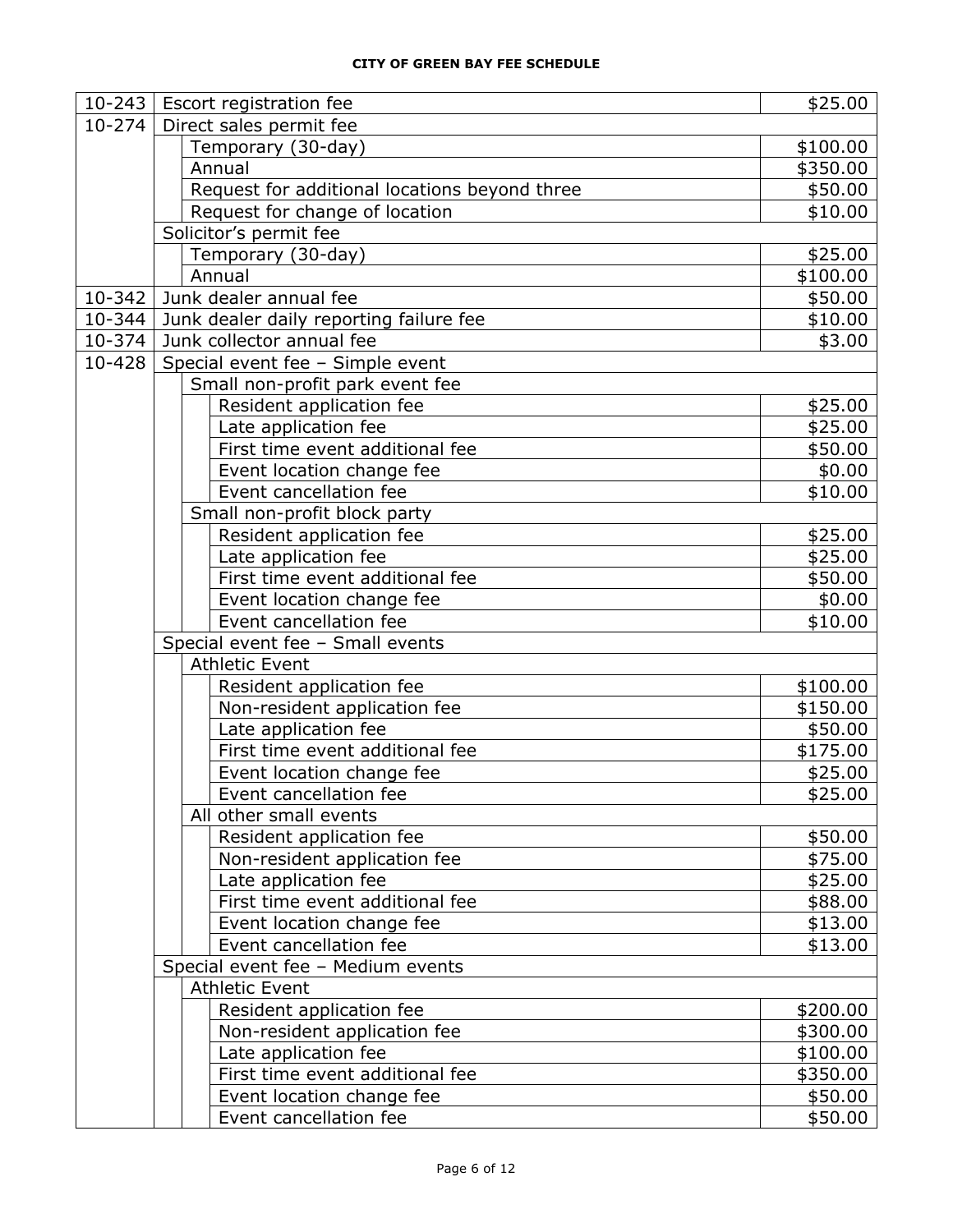| 10-428 | All other medium events                                         |          |
|--------|-----------------------------------------------------------------|----------|
|        | Resident application fee                                        | \$175.00 |
|        | Non-resident application fee                                    | \$263.00 |
|        | Late application fee                                            | \$88.00  |
|        | First time event additional fee                                 | \$306.00 |
|        | Event location change fee                                       | \$44.00  |
|        | Event cancellation fee                                          | \$44.00  |
|        | Special event fee - Large events                                |          |
|        | <b>Athletic Event</b>                                           |          |
|        | Resident application fee                                        | \$300.00 |
|        | Non-resident application fee                                    | \$450.00 |
|        | Late application fee                                            | \$150.00 |
|        | First time event additional fee                                 | \$525.00 |
|        | Event location change fee                                       | \$75.00  |
|        | Event cancellation fee                                          | \$75.00  |
|        | All other large events                                          |          |
|        | Resident application fee                                        | \$275.00 |
|        | Non-resident application fee                                    | \$413.00 |
|        | Late application fee                                            | \$138.00 |
|        | First time event additional fee                                 | \$481.00 |
|        | Event location change fee                                       | \$69.00  |
|        | Event cancellation fee                                          | \$69.00  |
|        | Special event fee - Small budget film/ photography              |          |
|        | Resident application fee                                        | \$25.00  |
|        | Non-resident application fee                                    | \$38.00  |
|        | Late application fee                                            | \$13.00  |
|        | Event location change fee                                       | \$6.00   |
|        | Event cancellation fee                                          | \$6.00   |
|        | Special event fee - Special hazard event                        |          |
|        | Resident application fee                                        | \$500.00 |
|        | Non-resident application fee                                    | \$750.00 |
|        |                                                                 | \$250.00 |
|        | Late application fee<br>First time event additional fee         | \$875.00 |
|        |                                                                 |          |
|        | Event location change fee                                       | \$125.00 |
|        | Event cancellation fee                                          | \$125.00 |
| 10-458 | Public vehicle business license fee                             | \$25.00  |
|        | Public vehicle business motor vehicle inspection fee            | \$25.00  |
| 10-459 | Public vehicle business operator's license fee                  | \$50.00  |
| 10-493 | Commercial quadricycle business license fee                     | \$25.00  |
|        | Commercial quadricycle inspection fee                           | \$25.00  |
| 10-494 | Commercial quadricycle operator's license fee                   | \$50.00  |
| 10-514 | Underground sprinkler license fee                               | \$25.00  |
| 10-544 | Lobbyist registration fee                                       | \$20.00  |
| 10-574 | Mobile food establishment license to operate fee                |          |
|        | If the license is not in connection with an existing City-based | \$50.00  |
|        | business that sells food-based products                         |          |
|        | If the license is in connection with an existing City-based     | \$50.00  |
|        | business that sells food-based products                         |          |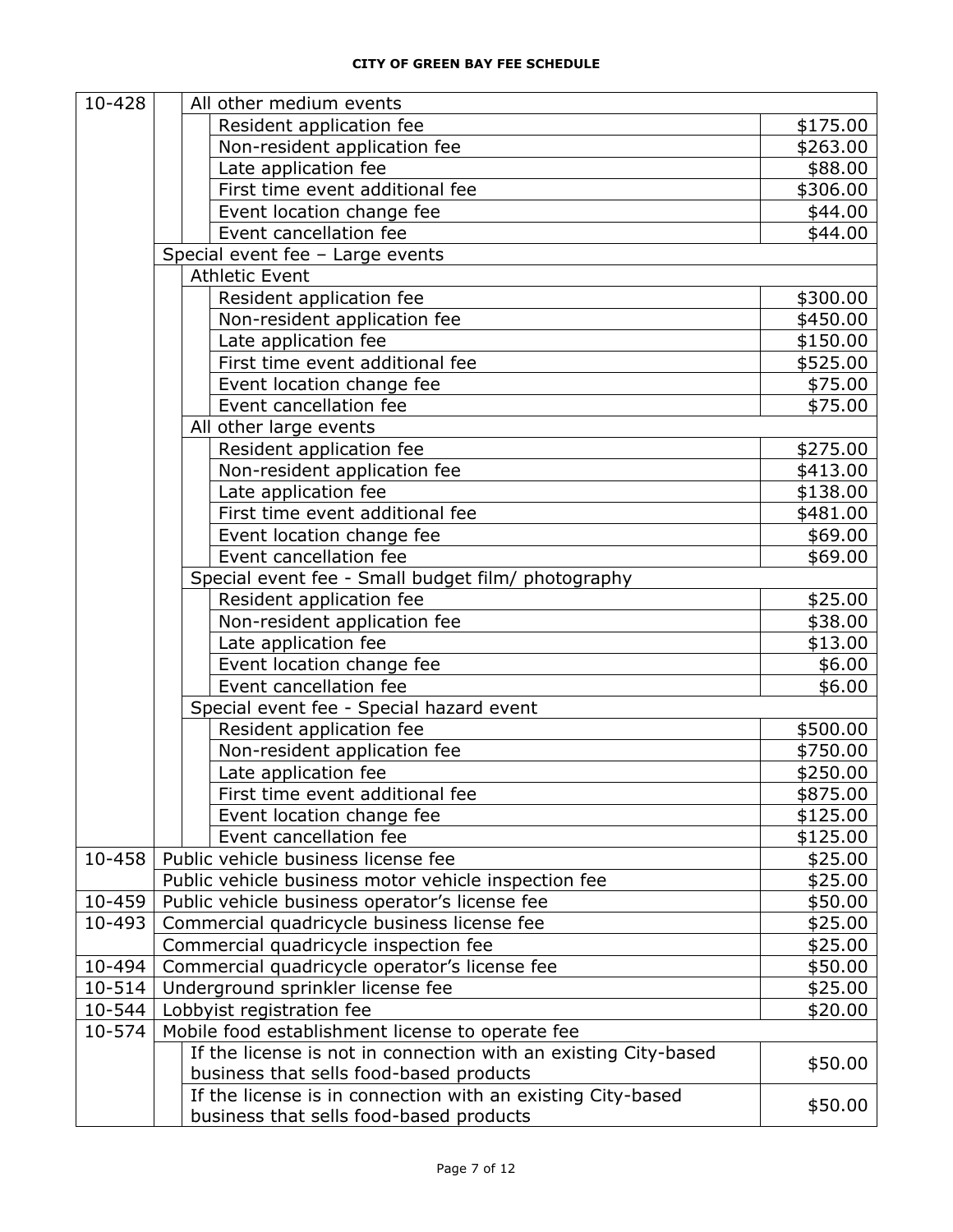|        | 10-574   Mobile food establishment license to operate renewal fee              |          |
|--------|--------------------------------------------------------------------------------|----------|
|        | If the license is not in connection with an existing City-based                | \$50.00  |
|        | business that sells food-based products                                        |          |
|        | If the license is in connection with an existing City-based                    | \$50.00  |
|        | business that sells food-based products                                        |          |
| 10-599 | Tree and brush trimmer license fee                                             | \$25.00  |
| 10-634 | Weights and measures fees                                                      |          |
|        | Annual processing fee                                                          | \$30.00  |
|        | Product look-up (PLU) or scanner system                                        | \$100.00 |
|        | Electronic cash register (ECR) interfaced with other devices (per<br>register) | \$30.00  |
|        | Scales (1-50 lbs.) (per device)                                                | \$35.00  |
|        | Scales ( $>50$ lbs. up to 1,000 lbs.) (per device)                             | \$30.00  |
|        | Sensitive scale (prescription, jewelry, precious metal) (per                   |          |
|        | device)                                                                        | \$60.00  |
|        | Vehicle scales (per device)                                                    | \$100.00 |
|        | Livestock scales (per device)                                                  | \$100.00 |
|        | Auto recycling machine (per device)                                            | \$100.00 |
|        | Vehicle tank meters, petroleum products<br>(per device)                        | \$35.00  |
|        | Vehicle tank meters, lubricant products                                        |          |
|        | (per device)                                                                   | \$35.00  |
|        | LMDs (per device or grade listed on dispenser)                                 | \$30.00  |
|        | LMDs high output device (per device)                                           | \$35.00  |
|        | LMDs marina fuel dispenser (per device)                                        | \$30.00  |
|        | Coin operated timer (per device)                                               | \$5.00   |
|        | Taxi cab meter (per device)                                                    | \$25.00  |
|        | Miscellaneous device (per hour)                                                | \$50.00  |
|        | Re-inspection after follow-up compliance inspection (per                       |          |
|        | inspection)                                                                    | \$50.00  |
| 10-740 | Alarm business permit fee                                                      | \$50.00  |
| 10-741 | Alarm user permit fee                                                          |          |
|        | For an alarm user who is residential obtaining a hold-up alarm                 |          |
|        | or other burglar alarm system                                                  | \$20.00  |
|        | For an alarm user who is not residential obtaining a hold-up                   |          |
|        | alarm system or burglar alarm system, a fire alarm system, or                  | \$40.00  |
|        | both                                                                           |          |
| 10-742 | False alarm on hold-up alarms                                                  |          |
|        | Premises holding a permit                                                      |          |
|        | Second false hold-up alarm                                                     | \$100.00 |
|        | Third false hold-up alarm                                                      | \$200.00 |
|        | Fourth and subsequent false hold-up alarms                                     | \$350.00 |
|        | Premises without a permit                                                      |          |
|        | First false hold-up alarm                                                      | \$100.00 |
|        | Second false hold-up alarm                                                     | \$200.00 |
|        | Third and subsequent false hold-up alarms                                      | \$350.00 |
|        | False alarm on alarm systems other than hold-up alarms                         |          |
|        | Premises holding a permit                                                      |          |
|        | Second false alarm                                                             | \$50.00  |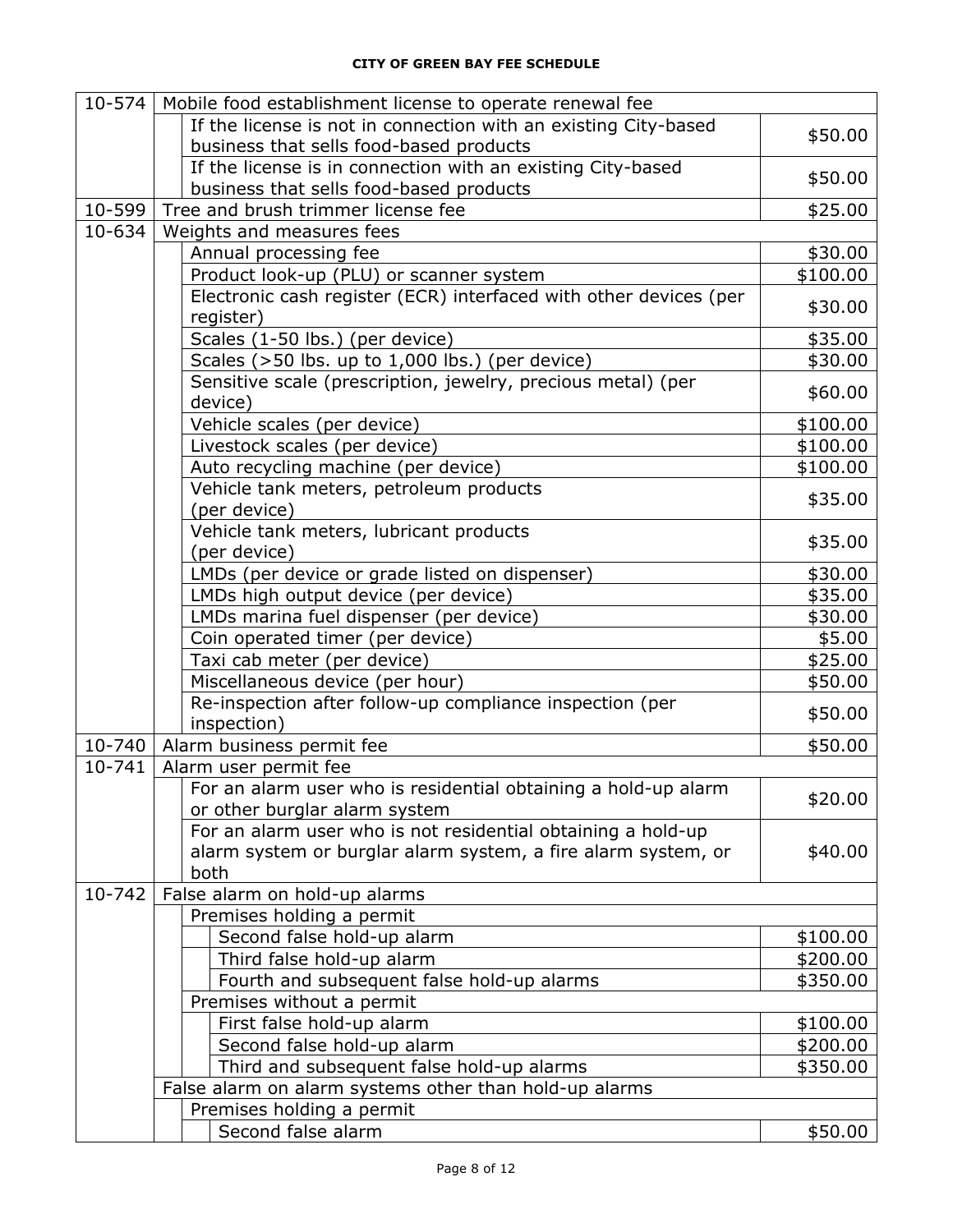| Fourth false alarm<br>\$125.00<br>Fifth and subsequent false alarms<br>\$225.00<br>Premises without a permit<br>First false alarm<br>\$50.00<br>Second false alarm<br>\$75.00<br>Third false alarm<br>\$125.00<br>Fourth and subsequent false alarms<br>\$225.00<br>Chapter 16-Enviroment<br>$16 - 40$<br>Erosion control permit<br>One- and two-family residential<br>Single parcel<br>\$50.00<br>Multi-parcel or subdivision (per parcel)<br>\$20.00<br>Multi-family residential<br>Single parcel<br>\$50.00<br>Multi-parcel (per parcel)<br>\$20.00<br>Commercial, educational, institutional, industrial uses<br>Single parcel<br>\$50.00<br>Multi-parcel (per parcel)<br>\$20.00<br>16-81<br>Fee in lieu of providing storm water management (per Equivalent<br>\$3,600.00<br>Runoff Unit (ERU))<br>16-82<br>Storm water management plan permit fee<br>\$0.00<br>Chapter 18-Fire Prevention and Control<br>18-66<br>Re-inspections for compliance with Ch. 18, Art. II, GBMC<br>\$50.00<br>Permit fee for the purchase and use within the City of those classes<br>18-93<br>\$200.00<br>of fireworks or pyrotechnics authorized by said statute<br>Permit fee for the sale of fireworks within the City of those classes<br>\$600.00<br>of fireworks authorized by statute<br>Chapter 24-Nuisances<br>24-84<br>Unmanaged vegetative growth removal<br>Administrative charge (per parcel)<br>\$71.00<br>Labor cost (per hour)<br>\$76.00<br>Equipment cost (per hour)<br>\$70.00<br>Minimum total charge (1/2 hour)<br>\$144.00<br>Chapter 28-Parks and Recreation<br>$28 - 7$<br>Metro Boat Launch<br>Daily launch fee<br>\$6.00<br>Season launch pass<br>\$60.00<br>Seniors season launch pass<br>\$50.00<br>Commercial season launch pass<br>\$75.00<br>Chapter 32-Solid Waste<br>$32 - 2$<br><b>Bulk collection</b><br>0-3 cubic yards<br>\$90.00<br>3-10 cubic yards<br>\$180.00<br>10+ cubic yards<br>\$270.00<br>Appliance collection<br>Refrigerators/Freezers (each)<br>\$35.00 | 10-742 | Third false alarm | \$75.00 |
|----------------------------------------------------------------------------------------------------------------------------------------------------------------------------------------------------------------------------------------------------------------------------------------------------------------------------------------------------------------------------------------------------------------------------------------------------------------------------------------------------------------------------------------------------------------------------------------------------------------------------------------------------------------------------------------------------------------------------------------------------------------------------------------------------------------------------------------------------------------------------------------------------------------------------------------------------------------------------------------------------------------------------------------------------------------------------------------------------------------------------------------------------------------------------------------------------------------------------------------------------------------------------------------------------------------------------------------------------------------------------------------------------------------------------------------------------------------------------------------------------------------------------------------------------------------------------------------------------------------------------------------------------------------------------------------------------------------------------------------------------------------------------------------------------------------------------------------------------------------------------------------------------------------------------------------------------------------------------------------------|--------|-------------------|---------|
|                                                                                                                                                                                                                                                                                                                                                                                                                                                                                                                                                                                                                                                                                                                                                                                                                                                                                                                                                                                                                                                                                                                                                                                                                                                                                                                                                                                                                                                                                                                                                                                                                                                                                                                                                                                                                                                                                                                                                                                              |        |                   |         |
|                                                                                                                                                                                                                                                                                                                                                                                                                                                                                                                                                                                                                                                                                                                                                                                                                                                                                                                                                                                                                                                                                                                                                                                                                                                                                                                                                                                                                                                                                                                                                                                                                                                                                                                                                                                                                                                                                                                                                                                              |        |                   |         |
|                                                                                                                                                                                                                                                                                                                                                                                                                                                                                                                                                                                                                                                                                                                                                                                                                                                                                                                                                                                                                                                                                                                                                                                                                                                                                                                                                                                                                                                                                                                                                                                                                                                                                                                                                                                                                                                                                                                                                                                              |        |                   |         |
|                                                                                                                                                                                                                                                                                                                                                                                                                                                                                                                                                                                                                                                                                                                                                                                                                                                                                                                                                                                                                                                                                                                                                                                                                                                                                                                                                                                                                                                                                                                                                                                                                                                                                                                                                                                                                                                                                                                                                                                              |        |                   |         |
|                                                                                                                                                                                                                                                                                                                                                                                                                                                                                                                                                                                                                                                                                                                                                                                                                                                                                                                                                                                                                                                                                                                                                                                                                                                                                                                                                                                                                                                                                                                                                                                                                                                                                                                                                                                                                                                                                                                                                                                              |        |                   |         |
|                                                                                                                                                                                                                                                                                                                                                                                                                                                                                                                                                                                                                                                                                                                                                                                                                                                                                                                                                                                                                                                                                                                                                                                                                                                                                                                                                                                                                                                                                                                                                                                                                                                                                                                                                                                                                                                                                                                                                                                              |        |                   |         |
|                                                                                                                                                                                                                                                                                                                                                                                                                                                                                                                                                                                                                                                                                                                                                                                                                                                                                                                                                                                                                                                                                                                                                                                                                                                                                                                                                                                                                                                                                                                                                                                                                                                                                                                                                                                                                                                                                                                                                                                              |        |                   |         |
|                                                                                                                                                                                                                                                                                                                                                                                                                                                                                                                                                                                                                                                                                                                                                                                                                                                                                                                                                                                                                                                                                                                                                                                                                                                                                                                                                                                                                                                                                                                                                                                                                                                                                                                                                                                                                                                                                                                                                                                              |        |                   |         |
|                                                                                                                                                                                                                                                                                                                                                                                                                                                                                                                                                                                                                                                                                                                                                                                                                                                                                                                                                                                                                                                                                                                                                                                                                                                                                                                                                                                                                                                                                                                                                                                                                                                                                                                                                                                                                                                                                                                                                                                              |        |                   |         |
|                                                                                                                                                                                                                                                                                                                                                                                                                                                                                                                                                                                                                                                                                                                                                                                                                                                                                                                                                                                                                                                                                                                                                                                                                                                                                                                                                                                                                                                                                                                                                                                                                                                                                                                                                                                                                                                                                                                                                                                              |        |                   |         |
|                                                                                                                                                                                                                                                                                                                                                                                                                                                                                                                                                                                                                                                                                                                                                                                                                                                                                                                                                                                                                                                                                                                                                                                                                                                                                                                                                                                                                                                                                                                                                                                                                                                                                                                                                                                                                                                                                                                                                                                              |        |                   |         |
|                                                                                                                                                                                                                                                                                                                                                                                                                                                                                                                                                                                                                                                                                                                                                                                                                                                                                                                                                                                                                                                                                                                                                                                                                                                                                                                                                                                                                                                                                                                                                                                                                                                                                                                                                                                                                                                                                                                                                                                              |        |                   |         |
|                                                                                                                                                                                                                                                                                                                                                                                                                                                                                                                                                                                                                                                                                                                                                                                                                                                                                                                                                                                                                                                                                                                                                                                                                                                                                                                                                                                                                                                                                                                                                                                                                                                                                                                                                                                                                                                                                                                                                                                              |        |                   |         |
|                                                                                                                                                                                                                                                                                                                                                                                                                                                                                                                                                                                                                                                                                                                                                                                                                                                                                                                                                                                                                                                                                                                                                                                                                                                                                                                                                                                                                                                                                                                                                                                                                                                                                                                                                                                                                                                                                                                                                                                              |        |                   |         |
|                                                                                                                                                                                                                                                                                                                                                                                                                                                                                                                                                                                                                                                                                                                                                                                                                                                                                                                                                                                                                                                                                                                                                                                                                                                                                                                                                                                                                                                                                                                                                                                                                                                                                                                                                                                                                                                                                                                                                                                              |        |                   |         |
|                                                                                                                                                                                                                                                                                                                                                                                                                                                                                                                                                                                                                                                                                                                                                                                                                                                                                                                                                                                                                                                                                                                                                                                                                                                                                                                                                                                                                                                                                                                                                                                                                                                                                                                                                                                                                                                                                                                                                                                              |        |                   |         |
|                                                                                                                                                                                                                                                                                                                                                                                                                                                                                                                                                                                                                                                                                                                                                                                                                                                                                                                                                                                                                                                                                                                                                                                                                                                                                                                                                                                                                                                                                                                                                                                                                                                                                                                                                                                                                                                                                                                                                                                              |        |                   |         |
|                                                                                                                                                                                                                                                                                                                                                                                                                                                                                                                                                                                                                                                                                                                                                                                                                                                                                                                                                                                                                                                                                                                                                                                                                                                                                                                                                                                                                                                                                                                                                                                                                                                                                                                                                                                                                                                                                                                                                                                              |        |                   |         |
|                                                                                                                                                                                                                                                                                                                                                                                                                                                                                                                                                                                                                                                                                                                                                                                                                                                                                                                                                                                                                                                                                                                                                                                                                                                                                                                                                                                                                                                                                                                                                                                                                                                                                                                                                                                                                                                                                                                                                                                              |        |                   |         |
|                                                                                                                                                                                                                                                                                                                                                                                                                                                                                                                                                                                                                                                                                                                                                                                                                                                                                                                                                                                                                                                                                                                                                                                                                                                                                                                                                                                                                                                                                                                                                                                                                                                                                                                                                                                                                                                                                                                                                                                              |        |                   |         |
|                                                                                                                                                                                                                                                                                                                                                                                                                                                                                                                                                                                                                                                                                                                                                                                                                                                                                                                                                                                                                                                                                                                                                                                                                                                                                                                                                                                                                                                                                                                                                                                                                                                                                                                                                                                                                                                                                                                                                                                              |        |                   |         |
|                                                                                                                                                                                                                                                                                                                                                                                                                                                                                                                                                                                                                                                                                                                                                                                                                                                                                                                                                                                                                                                                                                                                                                                                                                                                                                                                                                                                                                                                                                                                                                                                                                                                                                                                                                                                                                                                                                                                                                                              |        |                   |         |
|                                                                                                                                                                                                                                                                                                                                                                                                                                                                                                                                                                                                                                                                                                                                                                                                                                                                                                                                                                                                                                                                                                                                                                                                                                                                                                                                                                                                                                                                                                                                                                                                                                                                                                                                                                                                                                                                                                                                                                                              |        |                   |         |
|                                                                                                                                                                                                                                                                                                                                                                                                                                                                                                                                                                                                                                                                                                                                                                                                                                                                                                                                                                                                                                                                                                                                                                                                                                                                                                                                                                                                                                                                                                                                                                                                                                                                                                                                                                                                                                                                                                                                                                                              |        |                   |         |
|                                                                                                                                                                                                                                                                                                                                                                                                                                                                                                                                                                                                                                                                                                                                                                                                                                                                                                                                                                                                                                                                                                                                                                                                                                                                                                                                                                                                                                                                                                                                                                                                                                                                                                                                                                                                                                                                                                                                                                                              |        |                   |         |
|                                                                                                                                                                                                                                                                                                                                                                                                                                                                                                                                                                                                                                                                                                                                                                                                                                                                                                                                                                                                                                                                                                                                                                                                                                                                                                                                                                                                                                                                                                                                                                                                                                                                                                                                                                                                                                                                                                                                                                                              |        |                   |         |
|                                                                                                                                                                                                                                                                                                                                                                                                                                                                                                                                                                                                                                                                                                                                                                                                                                                                                                                                                                                                                                                                                                                                                                                                                                                                                                                                                                                                                                                                                                                                                                                                                                                                                                                                                                                                                                                                                                                                                                                              |        |                   |         |
|                                                                                                                                                                                                                                                                                                                                                                                                                                                                                                                                                                                                                                                                                                                                                                                                                                                                                                                                                                                                                                                                                                                                                                                                                                                                                                                                                                                                                                                                                                                                                                                                                                                                                                                                                                                                                                                                                                                                                                                              |        |                   |         |
|                                                                                                                                                                                                                                                                                                                                                                                                                                                                                                                                                                                                                                                                                                                                                                                                                                                                                                                                                                                                                                                                                                                                                                                                                                                                                                                                                                                                                                                                                                                                                                                                                                                                                                                                                                                                                                                                                                                                                                                              |        |                   |         |
|                                                                                                                                                                                                                                                                                                                                                                                                                                                                                                                                                                                                                                                                                                                                                                                                                                                                                                                                                                                                                                                                                                                                                                                                                                                                                                                                                                                                                                                                                                                                                                                                                                                                                                                                                                                                                                                                                                                                                                                              |        |                   |         |
|                                                                                                                                                                                                                                                                                                                                                                                                                                                                                                                                                                                                                                                                                                                                                                                                                                                                                                                                                                                                                                                                                                                                                                                                                                                                                                                                                                                                                                                                                                                                                                                                                                                                                                                                                                                                                                                                                                                                                                                              |        |                   |         |
|                                                                                                                                                                                                                                                                                                                                                                                                                                                                                                                                                                                                                                                                                                                                                                                                                                                                                                                                                                                                                                                                                                                                                                                                                                                                                                                                                                                                                                                                                                                                                                                                                                                                                                                                                                                                                                                                                                                                                                                              |        |                   |         |
|                                                                                                                                                                                                                                                                                                                                                                                                                                                                                                                                                                                                                                                                                                                                                                                                                                                                                                                                                                                                                                                                                                                                                                                                                                                                                                                                                                                                                                                                                                                                                                                                                                                                                                                                                                                                                                                                                                                                                                                              |        |                   |         |
|                                                                                                                                                                                                                                                                                                                                                                                                                                                                                                                                                                                                                                                                                                                                                                                                                                                                                                                                                                                                                                                                                                                                                                                                                                                                                                                                                                                                                                                                                                                                                                                                                                                                                                                                                                                                                                                                                                                                                                                              |        |                   |         |
|                                                                                                                                                                                                                                                                                                                                                                                                                                                                                                                                                                                                                                                                                                                                                                                                                                                                                                                                                                                                                                                                                                                                                                                                                                                                                                                                                                                                                                                                                                                                                                                                                                                                                                                                                                                                                                                                                                                                                                                              |        |                   |         |
|                                                                                                                                                                                                                                                                                                                                                                                                                                                                                                                                                                                                                                                                                                                                                                                                                                                                                                                                                                                                                                                                                                                                                                                                                                                                                                                                                                                                                                                                                                                                                                                                                                                                                                                                                                                                                                                                                                                                                                                              |        |                   |         |
|                                                                                                                                                                                                                                                                                                                                                                                                                                                                                                                                                                                                                                                                                                                                                                                                                                                                                                                                                                                                                                                                                                                                                                                                                                                                                                                                                                                                                                                                                                                                                                                                                                                                                                                                                                                                                                                                                                                                                                                              |        |                   |         |
|                                                                                                                                                                                                                                                                                                                                                                                                                                                                                                                                                                                                                                                                                                                                                                                                                                                                                                                                                                                                                                                                                                                                                                                                                                                                                                                                                                                                                                                                                                                                                                                                                                                                                                                                                                                                                                                                                                                                                                                              |        |                   |         |
|                                                                                                                                                                                                                                                                                                                                                                                                                                                                                                                                                                                                                                                                                                                                                                                                                                                                                                                                                                                                                                                                                                                                                                                                                                                                                                                                                                                                                                                                                                                                                                                                                                                                                                                                                                                                                                                                                                                                                                                              |        |                   |         |
|                                                                                                                                                                                                                                                                                                                                                                                                                                                                                                                                                                                                                                                                                                                                                                                                                                                                                                                                                                                                                                                                                                                                                                                                                                                                                                                                                                                                                                                                                                                                                                                                                                                                                                                                                                                                                                                                                                                                                                                              |        |                   |         |
|                                                                                                                                                                                                                                                                                                                                                                                                                                                                                                                                                                                                                                                                                                                                                                                                                                                                                                                                                                                                                                                                                                                                                                                                                                                                                                                                                                                                                                                                                                                                                                                                                                                                                                                                                                                                                                                                                                                                                                                              |        |                   |         |
|                                                                                                                                                                                                                                                                                                                                                                                                                                                                                                                                                                                                                                                                                                                                                                                                                                                                                                                                                                                                                                                                                                                                                                                                                                                                                                                                                                                                                                                                                                                                                                                                                                                                                                                                                                                                                                                                                                                                                                                              |        |                   |         |
|                                                                                                                                                                                                                                                                                                                                                                                                                                                                                                                                                                                                                                                                                                                                                                                                                                                                                                                                                                                                                                                                                                                                                                                                                                                                                                                                                                                                                                                                                                                                                                                                                                                                                                                                                                                                                                                                                                                                                                                              |        |                   |         |
|                                                                                                                                                                                                                                                                                                                                                                                                                                                                                                                                                                                                                                                                                                                                                                                                                                                                                                                                                                                                                                                                                                                                                                                                                                                                                                                                                                                                                                                                                                                                                                                                                                                                                                                                                                                                                                                                                                                                                                                              |        |                   |         |
|                                                                                                                                                                                                                                                                                                                                                                                                                                                                                                                                                                                                                                                                                                                                                                                                                                                                                                                                                                                                                                                                                                                                                                                                                                                                                                                                                                                                                                                                                                                                                                                                                                                                                                                                                                                                                                                                                                                                                                                              |        |                   |         |
|                                                                                                                                                                                                                                                                                                                                                                                                                                                                                                                                                                                                                                                                                                                                                                                                                                                                                                                                                                                                                                                                                                                                                                                                                                                                                                                                                                                                                                                                                                                                                                                                                                                                                                                                                                                                                                                                                                                                                                                              |        |                   |         |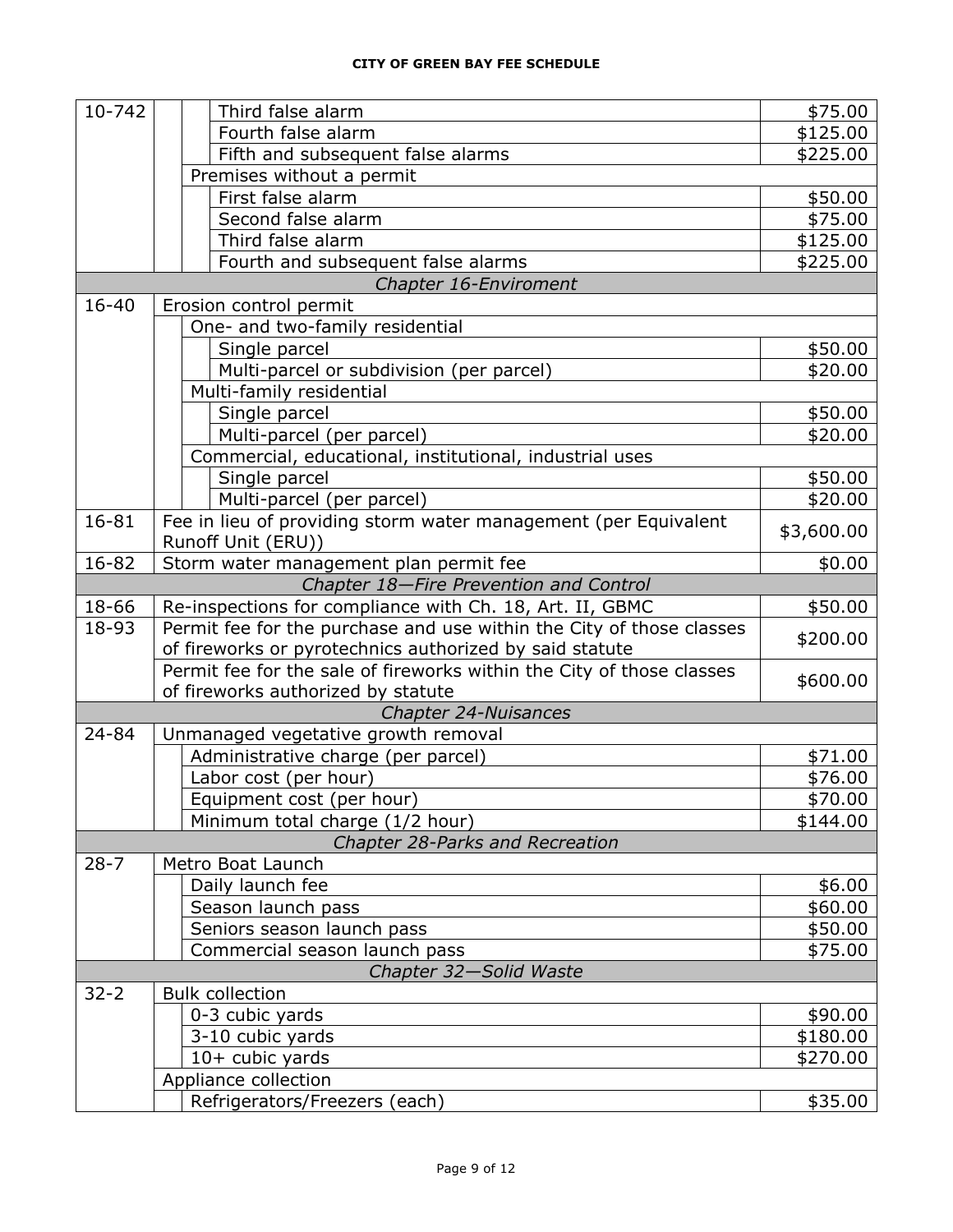| $32 - 2$           | Appliances with freon (each)                                                                    | \$35.00    |  |
|--------------------|-------------------------------------------------------------------------------------------------|------------|--|
|                    | All other appliances                                                                            | \$25.00    |  |
|                    | Electronics collection (each)                                                                   | \$54.00    |  |
|                    | Tipper carts                                                                                    |            |  |
|                    | Garbage - 64 gallon                                                                             | \$60.00    |  |
|                    | Garbage - 96 gallon                                                                             | \$95.00    |  |
|                    | Recycling $-64$ gallon                                                                          | \$60.00    |  |
|                    | Recycling - 96 gallon                                                                           | \$95.00    |  |
|                    | Improper cart storage (per violation)                                                           | \$38.00    |  |
|                    | Early/Late setout (per violation)                                                               | \$57.00    |  |
|                    | Recycling in garbage cart (per violation)                                                       | \$57.00    |  |
|                    | Garbage in recycling cart (per violation)                                                       | \$57.00    |  |
| $32 - 3$           | Private collector's license fee                                                                 |            |  |
|                    | Per vehicle for first vehicle licensed by any person                                            | \$25.00    |  |
|                    | Per additional vehicle                                                                          | \$5.00     |  |
|                    | Chapter 34-Streets, Sidewalks, and Other Public Places                                          |            |  |
| $34 - 5$           | Excavation permit fee                                                                           | \$50.00    |  |
|                    | First 100 square feet of excavation                                                             | \$37.80    |  |
|                    | Each additional 100 square feet of excavation                                                   | \$7.60     |  |
| $34 - 5$           | Permanent repair of excavated pavement                                                          |            |  |
|                    | Asphalt streets - Administrative fee (all streets)                                              | \$45.00    |  |
|                    | Asphalt streets - Concrete base (sq yard)                                                       | \$66.00    |  |
|                    | Asphalt streets - Gravel base (sq yard)                                                         | \$120.00   |  |
|                    | Concrete streets - Administrative fee                                                           | \$45.00    |  |
|                    | Concrete streets (sq yard)                                                                      | $**$       |  |
|                    | ** Actual Cost from Annual Pavement Repair Contract                                             |            |  |
| $34 - 8$           | Sidewalk builder's license fee                                                                  | \$25.00    |  |
| $34 - 14$          | Sidewalk snow and ice management fees                                                           |            |  |
|                    | Base fee (per instance)                                                                         | \$57.00    |  |
|                    | Snow/Ice removal fee (per linear foot)                                                          | \$0.25     |  |
| $34 - 64$          | Leicht park dock fee - Cruise ship dockage                                                      |            |  |
|                    | Per day                                                                                         | \$1500.00  |  |
|                    | Per day/evening                                                                                 | \$2,000.00 |  |
|                    | <b>Chapter 36--Subdivisions</b>                                                                 |            |  |
| $36 - 34$          | Review fees                                                                                     |            |  |
|                    | Preliminary city/extraterritorial subdivision plat                                              | \$150.00   |  |
|                    | Additional fee per lot/outlot                                                                   | \$35.00    |  |
|                    | Preliminary city/extraterritorial certified survey map                                          | \$150.00   |  |
|                    | Final city/extraterritorial subdivision plat                                                    | \$100.00   |  |
|                    | City/extraterritorial subdivision/CSM variance                                                  | \$100.00   |  |
| 36-558             | Parkland development fee                                                                        | \$350.00   |  |
| 36-580             | Street tree fee (per tree, calculated at 1 tree per 50 linear feet of<br>right-of-way frontage) | \$100.00   |  |
| Chapter 44--Zoning |                                                                                                 |            |  |
| 44-82              | Zoning amendment fee                                                                            | \$300.00   |  |
| 44-83              | Conditional use permit fee                                                                      | \$300.00   |  |
| 44-112             | Homebased occupation fee                                                                        | \$0.00     |  |
|                    | 44-1552 Work done without Certificate of Appropriateness (per day)                              | \$50.00    |  |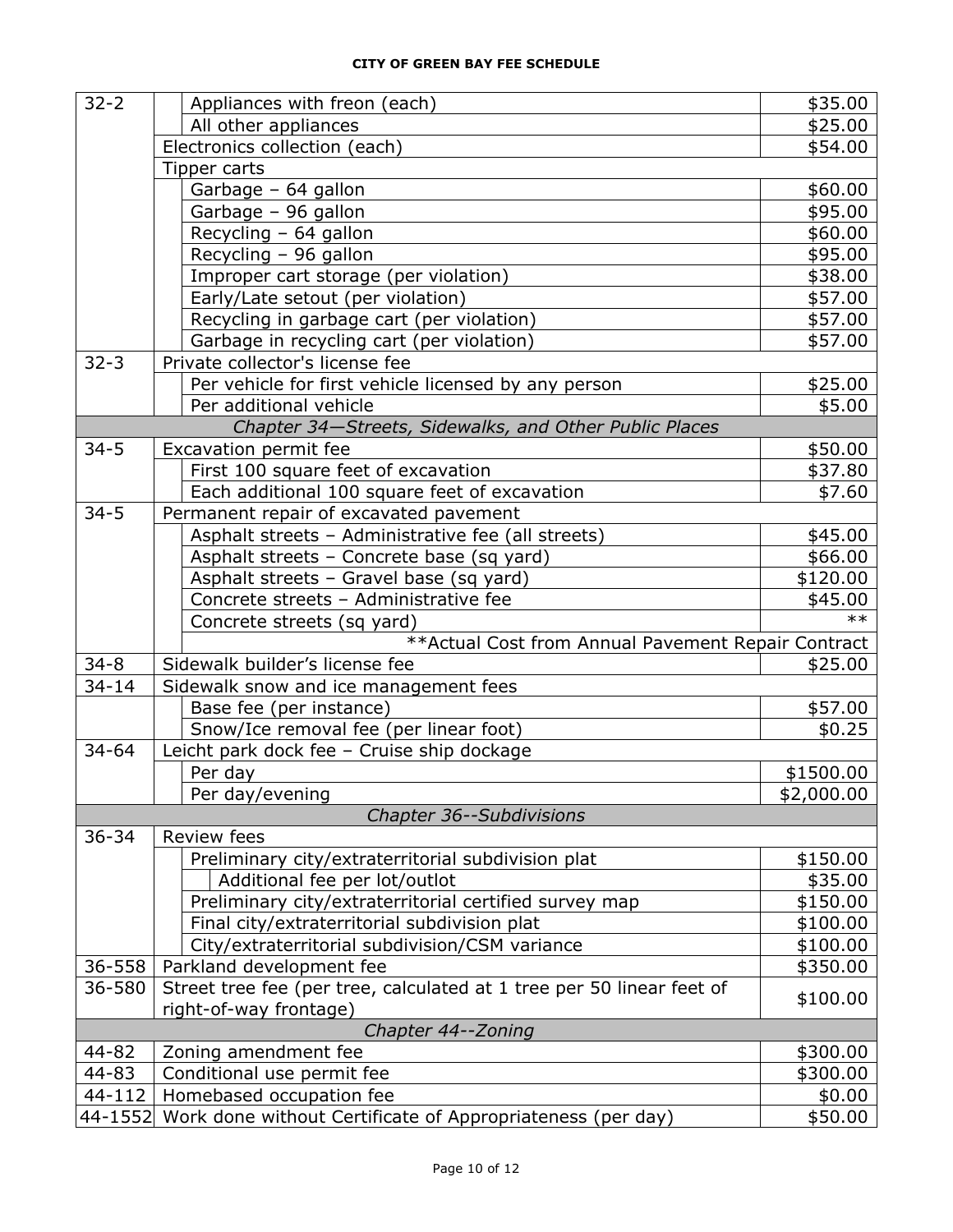| 44-1580 Short-term rental application/review fee                             | \$100.00           |
|------------------------------------------------------------------------------|--------------------|
| Short-term rental renewal fee                                                | \$100.00           |
| 44-1890 One- and two-family residential site plan approval                   |                    |
| Principal use building & site development,                                   | \$25.00            |
| area smaller than \$1,000 square feet                                        |                    |
| Principal use building & site development,                                   | \$50.00            |
| area \$1,000 square feet or larger                                           |                    |
| Accessory use building, area larger than 150 square feet only                | \$25.00            |
| Fencing - new construction                                                   | \$0.00             |
| Landscaping: land-disturbing activity or new structure                       | \$25.00            |
| Tower structure - new construction                                           | \$25.00            |
| New construction or replacement of driveway, parking                         | \$25.00            |
| lot/spaces, curb cut, culvert, apron                                         |                    |
| New construction, addition, or alteration of water structure                 | \$25.00            |
| (swimming pool, hot tub, pond)                                               |                    |
| New or reconstructed subdivision or neighborhood identification              | \$25.00            |
| signage                                                                      |                    |
| Floodplain land use approval                                                 | \$50.00<br>\$50.00 |
| Shoreland/wetland land use approval<br>Erosion control                       | \$25.00            |
| Board of Appeals application and hearing fee                                 | \$75.00            |
| Multi-family residential site plan approval                                  |                    |
| Principal use building & site development                                    |                    |
| <b>Base Fee</b>                                                              | \$50.00            |
| Additional fee per 1,000 sq. feet                                            | \$5.00             |
| Accessory use building                                                       |                    |
| <b>Base Fee</b>                                                              | \$50.00            |
| Additional fee per 1,000 sq. feet                                            | \$5.00             |
| Fencing - new construction                                                   | \$50.00            |
| Landscaping: land-disturbing activity or new structure                       | \$50.00            |
| Tower structure - new construction                                           | \$50.00            |
| New construction or replacement of driveway, parking lot/spaces, curb cut,   |                    |
| culvert, apron                                                               |                    |
| <b>Base Fee</b>                                                              | \$50.00            |
| Additional fee per 1,000 sq. feet                                            | \$5.00             |
| New construction, addition, or alteration of water structure (swimming pool, |                    |
| hot tub, pond)                                                               |                    |
| <b>Base Fee</b>                                                              | \$50.00            |
| Additional fee per 1,000 sq. feet                                            | \$5.00             |
| New or reconstructed subdivision or neighborhood identification              |                    |
| signage                                                                      | \$25.00            |
| Floodplain land use approval                                                 | \$50.00            |
| Shoreland/wetland land use approval                                          | \$50.00            |
| Erosion control                                                              | \$50.00            |
| Board of Appeals application and hearing fee                                 | \$150.00           |
| Commercial, educational, institutional, industrial use site plan approval    |                    |
| Principal use building & site development                                    |                    |
| <b>Base Fee</b>                                                              | \$50.00            |
| Additional fee per 1,000 sq. feet                                            | \$5.00             |